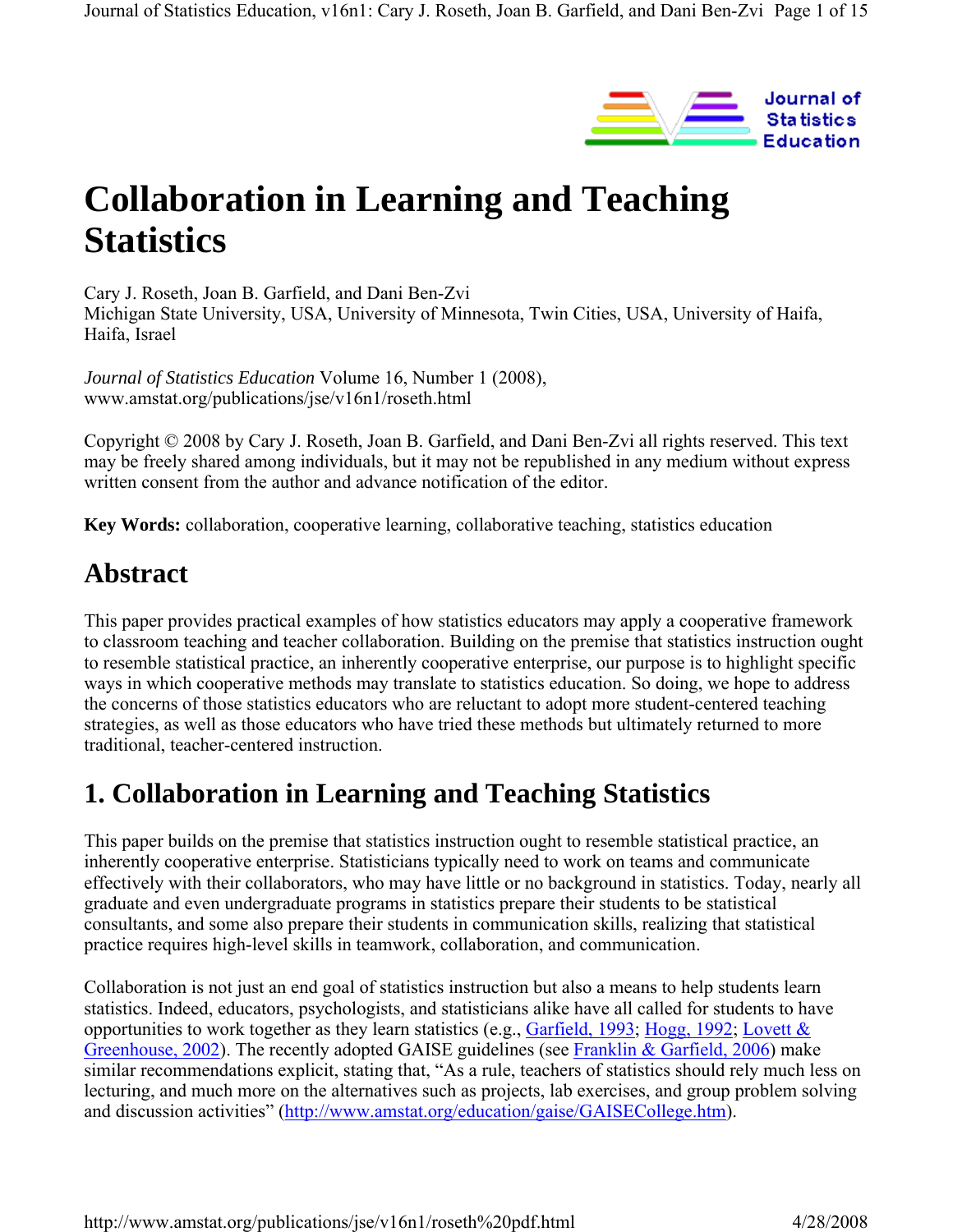While collaboration and student-centered, active learning are relatively simple ideas, implementing such methods is not. Statistics educators may reasonably ask how these teaching methods should be translated to the statistics classroom. As highlighted by the 7<sup>th</sup> International Conference on Teaching Statistics (ICOTS), working cooperatively in statistics education involves obvious benefits and challenges, with the latter raising questions about the degree to which cooperative methods actually translate to statistics education (Osvaldo Fabbroni, Chang Lee, Lievesley, Martin-Guzman, Morettin, & Rossman, 2007). This paper addresses this issue by providing specific examples of how statistics educators may apply a cooperative framework to classroom teaching, student assessment, and teacher collaboration. Thus, the purpose of this paper is a practical one, connecting a theoretical framework to guidelines and materials for statistics teachers.

We divide the paper into two sections, the first focusing on cooperative learning in the classroom and the second on collaboration among statistics educators. The argument is made that collaboration among both parties – i.e., among students and among educators – ultimately enhances and sustains the other.

# **2. Cooperative Learning in the Statistics Classroom**

This first section focuses on practical tips and materials for successfully implementing cooperative learning methods in the statistics classroom. We begin, however, by differentiating the terms peer learning, active learning, cooperative learning, and group work. We also introduce social interdependence theory (Deutsch, 1949, 1962; Johnson & Johnson, 1989, 2005), the guiding theoretical framework for much of the research on the effects of cooperation.

### **2.1 Definition of Terms**

*How is cooperative work different from group work?* To use cooperative learning effectively, statistics teachers must realize that not all groups are cooperative groups. Study groups, lab groups, and discussion groups may be groups, but they are not necessarily cooperative. In fact, while some kinds of groups facilitate student learning and increase the quality of life in the classroom, other types may hinder student learning and create disharmony and dissatisfaction in the classroom (Fiechtner & Davis, 1992).

*How is cooperative learning different from active learning?* Cooperative learning and active learning are often used interchangeably to describe instructional methods that allow students to solve problems, participate in activities, and discuss content with students. Importantly, cooperative learning is a form of active learning, but active learning is not necessarily cooperative. An important distinction is that cooperative learning methods capitalize on the motivational and epistemic processes occurring between *students rather than within* any one. This means that cooperative learning methods derive engagement and interest from the way students' individual goals are linked to each other, rather than rely on individual curiosity, work ethic, or the provocative nature of the curriculum, activity, or lesson plan. Put simply: Knowing that your peers' success depends on your own – that you "sink or swim" together – is a powerful motivator (Kohn, 1986).

An example helps to illustrate the distinction between cooperative learning and active learning. Consider an activity focusing on understanding the standard deviation (for the original lesson plan see http://www.causeweb.org/repository/StarLibrary/activities/delmas2001). Student pairs must decide whether one histogram has a larger standard deviation than another histogram, or if the two histograms have the same standard deviation. This lesson is clearly active in that students are not passive recipients of the teacher's knowledge. Simply asking students to complete the activity however – even asking students to work *together* in completing the activity – does not make the activity cooperative. Indeed, it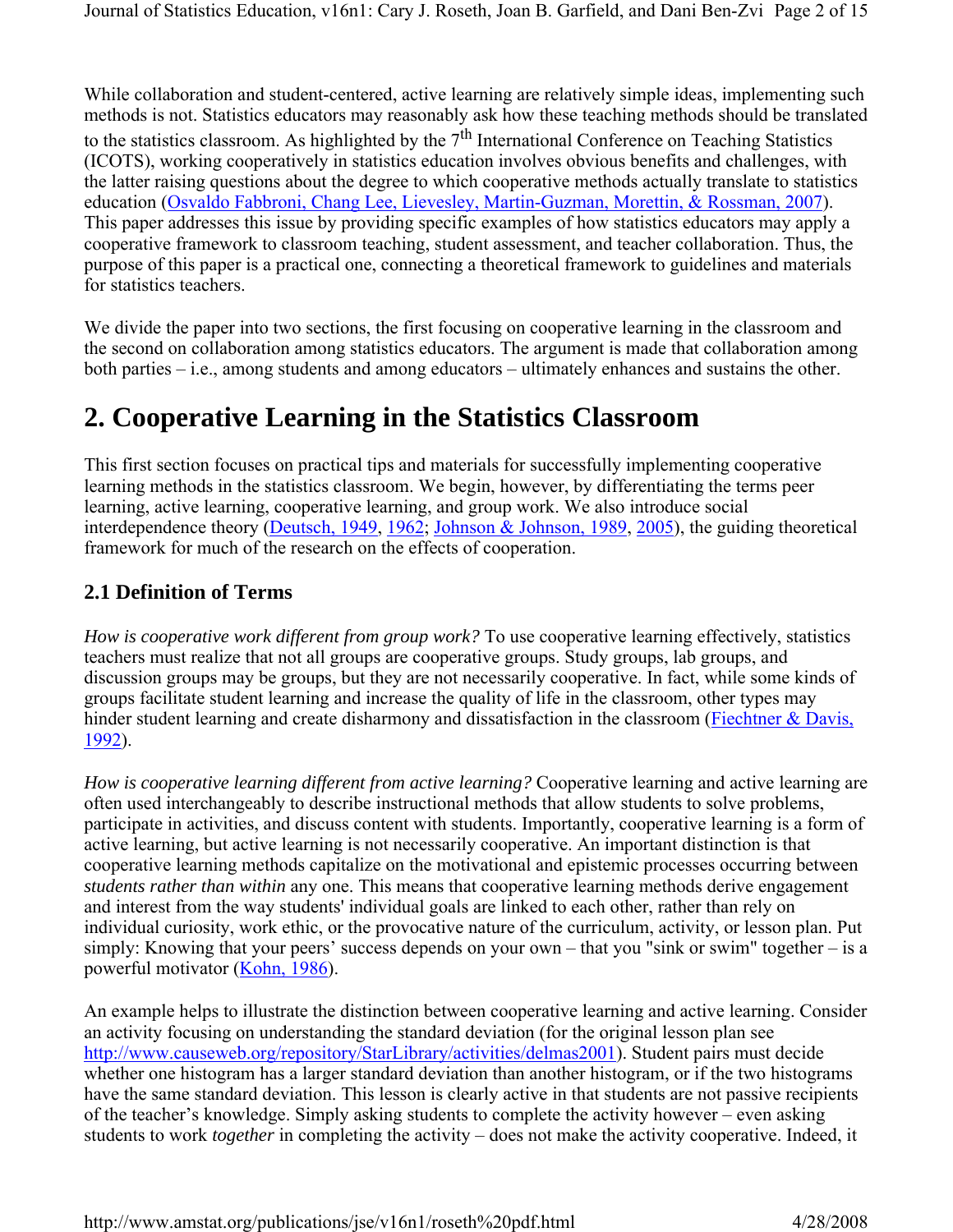is possible that some students may choose *not* to engage in the activity, preferring instead to let their partner do all of the work.

Now, consider how the histogram activity may be structured cooperatively. Student pairs are again presented with several pairs of histograms and must decide whether one histogram has a larger standard deviation than another histogram, or if the two histograms have the same standard deviation. Now, however, students are told that after completing the histogram activity, individual students will then form new groups of two and compare their answers. New pairs must reach consensus about their answers and, most importantly, *both individuals* must be able to explain what characteristics of the graphs support their answer. The instructor will then randomly select one individual from the new pairs to explain their answer for a given problem.

The cooperative structure described above builds on *social interdependence theory* (Deutsch, 1949, 1962; Johnson & Johnson, 1989, 2005), the basic premise of which is that the way in which interdependence is structured moderates how individuals interact which, in turn, determines outcomes. Cooperative goal structures result in promotive interaction (such as mutual help, sharing resources and information, acting in trustworthy and trusting ways), competitive goal structures result in oppositional interaction (such as obstructing of each other's goal achievement efforts, hiding resources and information from each other, acting in distrustful and distrusting ways), and the absence of goal structures results in the absence of interaction. The basic model proposed by social interdependence theory may be represented as follows:

Goal Structures (Interdependence)  $\rightarrow$  Interaction patterns  $\rightarrow$  Situational outcomes.

*What is different about the cooperatively structured histogram activity?* When individuals perceive that they can reach their goals if and only if the other individuals with whom they are cooperatively linked also reach their goals, social interdependence theory predicts that individuals tend to seek outcomes that are beneficial to all those with whom they are cooperatively linked. Thus, in the histogram activity, individuals know that, after working together, they must individually present their answers to another student. Students also know that, after reaching consensus with their second partner, they may be individually required to justify their answer to the instructor. In short, successful completion of the cooperative histogram activity requires both *individual and* group efforts. It is in this way that cooperative goal structures tend to result in promotive interaction while competitive and individualistic goal structures result in oppositional or no interaction respectively. Readers interested in the empirical support of social interdependence theory are referred to several meta-analyses (e.g., Johnson & Johnson, 1989; Johnson, Johnson, Maruyama, Nelson, & Skon, 1981; Roseth, Johnson, & Johnson, in press). Readers are also referred to related meta-analyses on cooperative effects, albeit from slightly different theoretical orientations (e.g., Ginsberg-Block, Rohrbeck, & Fantuzzo, 2006; Rohrbeck, Ginsburg-Block, Fantuzzo, & Miller, 2003; Slavin, 1980, 1983, 1995).

From a cooperative learning perspective, *any* activity may be motivating and interesting if cooperative structures link students' goals, behavior, and outcomes. In this paper we use *cooperative learning* as an umbrella term for all forms of peer learning in which students work together to maximize their own and each other's learning (Johnson, Johnson, & Holubec, 1998). Thus, by cooperative learning we also include collaborative learning, peer tutoring, cross-age tutoring, and other teaching strategies aimed at structuring the way students interact with each other as they learn. For excellent reviews of these methods see O'Donnell (2006), Boud, Cohen, and Sampson (2001), and Falchikov (2001). And, for research focusing on cooperative learning in statistics education, see Chick and Watson (2002), Courtney, Courtney, and Nicholson (1994), Giraud (1997), Keeler and Steinhorst (1995), Magel (1998), Perkins and Saris (2001), and Potthast, (1999).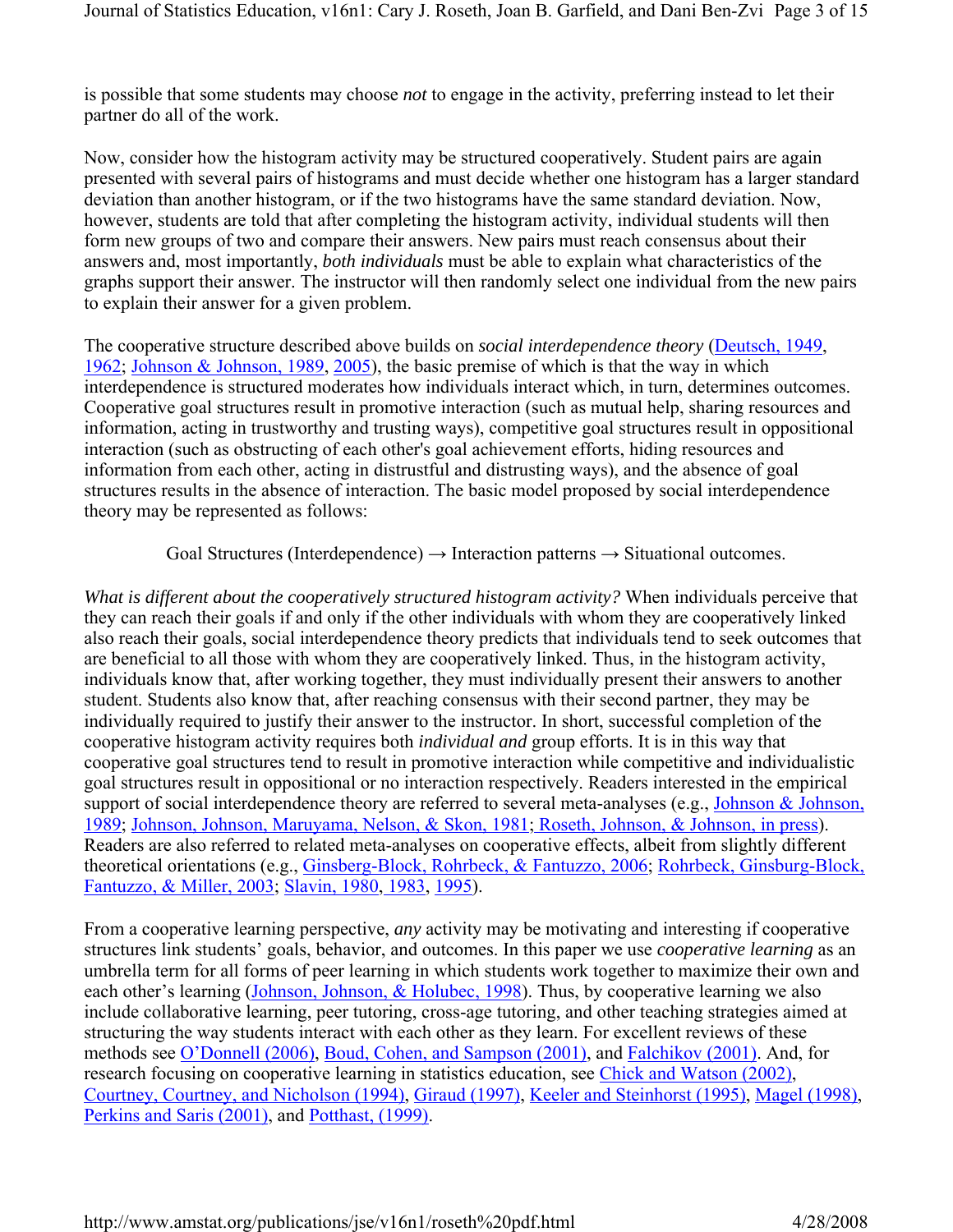### **2.2 Implementing Cooperative Learning**

The following sections highlight materials and provide practical tips for effectively using cooperative learning in the statistics classroom. These recommendations are meant to address common concerns about using group work, some of which make instructors reluctant to adopt more student-centered methods or, alternatively, to stop using them after initial difficulties. Our hope is to provide practitioners with the tools and understanding needed to capitalize on the benefits of cooperative learning.

We begin by providing a general introduction to the steps typically involved in a cooperative lesson. We then provide examples of how these methods may be used in the statistics classroom, focusing especially on the use of cooperative learning assessment procedures. We emphasize three statistics activities that are also part of a cooperative learning module available online at the Consortium for the Advancement of Undergraduate Statistics Education, CAUSE (see http://serc.carleton.edu/sp/cause/cooperative/example.html).

Conducting a cooperative lesson typically involves four steps: (a) making pre-instructional decisions about the lesson, (b) explaining the task and cooperative structure to students, (c) monitoring and, if necessary, intervening with each learning group, and after the lesson, (d) processing and evaluating student achievement (Johnson et al., 1998; see also Davis, 1993). While detailed instructions for accomplishing each of these steps is beyond the scope of this paper, we offer a few helpful hints.

*Making pre-instructional decisions.* Planning a lesson begins with specifying the academic objectives. In cooperative learning, it is also recommend that educators specify the social skill objectives that specify what interpersonal and small group skills are to be emphasized during the lesson. The importance of social skills cannot be overstated as, increasingly, large numbers of children, adolescents, and young adults do not possess the social skills necessary to establish and maintain positive relationships with their peers. Further, research suggests that educators must confront social norms making academic disinterest increasingly acceptable (Steinberg, Brown, & Dornbusch, 1996). Instructors must create the conditions in which students feel safe to say things like, "That's interesting. Tell me more." Thus, social skill objectives may enhance student participation in statistics activities.

*Explaining the task and cooperative structure to students.* The second and arguably most important step in a cooperative lesson is telling your students what to do and how to do it. It is here that instructors must (a) assign students to groups, (b) specify the criteria for successfully completing the activity, and (c) structure the cooperative goals linking individual students.

- Group size. Cooperative learning groups typically range in size from two to five. In general, as the size of the learning group increases, so too do the resources needed to help the group succeed (Johnson & F. Johnson, 2006). Thus, smaller groups are typically more successful than larger groups of students, especially when time is short and/or students lack the skills to work with several peers at once. Larger groups also decrease individual member's opportunity to contribute; correspondingly, smaller groups make it more difficult for students to hide and not contribute their share of the work. Smaller groups also make it easier to identify any difficulties students may have in working together.
- Individual accountability. Instructors must be clear about the criteria by which student performance will be evaluated. Following Brophy (2004), effective criterion make goals *immediate* (here and now rather than for the distant future), *specific* ("answer all questions with no more than one mistake" rather than "do your best"), and *challenging* (i.e., difficult but reachable). For example, instead of saying "compare the two distributions with your neighbor," it is much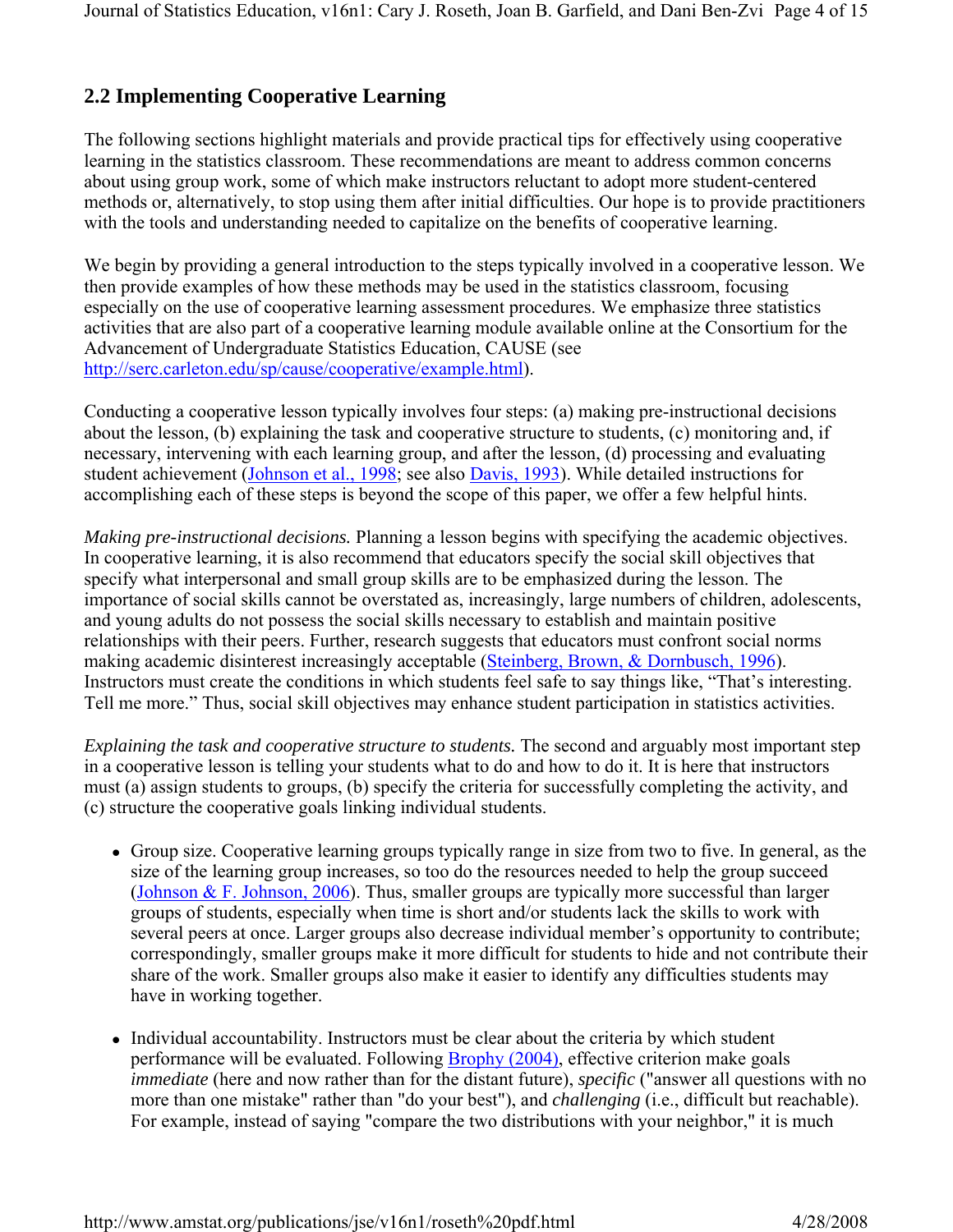more effective to say: "With your neighbor, identify three similarities and three differences between the two distributions. After five minutes I will call on one student at random to share their answers with the class.

• Make positive interdependence explicit. Above all, cooperative goal structures must be made explicit. For example, when using a problem set to review for a quiz, cooperation may be structured by saying: "Each of you has two responsibilities. First, you are each responsible for learning how to solve the problems and, so doing, preparing for the quiz. Second, you are responsible for making sure that every member of your group also knows how to solve the problem. Each member of the group will receive 5 extra points on their individual quiz if all of their group members score above 85%."

*Monitoring and intervening during the cooperative activity.* Once an activity begins, instructors must monitor and, when necessary, intervene in students' group work. This is not the time to get a cup of coffee, as cooperative learning requires that teachers observe interaction among group members, and assesses both academic progress and the appropriate use of interpersonal and small group skills. This is also the time when a "window" to student's reasoning and thinking begins to open with student discourse providing a uniquely powerful way for educators to understand how students understand a given concept (Case, 1992).

*Group processing.* Finally, time should be given for students to process, reflect and evaluate what was helpful and unhelpful in completing the assignment. For example, instructors may ask students to identify at least two behaviors that were helpful to the group and at least two behaviors that would help the group perform even more effectively in the future (Davis, 1993). Not only do these discussions help to clarify whether learning objectives were achieved, they also help to reinforce classroom norms, values and behavioral expectations. Statements like, "Raise your hand if everyone in your group participated in your discussion" makes it clear that, in this classroom everyone's participation is expected and valued.

Group processing may occur at two levels. Each learning group may discuss what they accomplished or, in whole-class processing, the teacher may give the class feedback with students sharing specific examples from their own groups. For more on group processing, readers are referred to Johnson, Johnson, and Smith (1991a, 1991b), Rau and Heyl (1990), and Walvoord (1986).

#### **2.3 Practical Tips**

In this section we suggest some practical tips for statistics instructors willing to try cooperative learning in their classes.

*Assigning students to groups.* For brief exercises, it should not be a problem for students to work with their friends. For extended cooperative activities however, major problems may emerge from letting students assemble into groups of their own choosing (Fiechtner & Davis, 1992).

Random groups, especially for one-time projects, are easy to assemble. They can be set up before class using a roster or they can be formed spontaneously by having students count off. For example, in a group of 40 students where you want groups of four, ask students to count off from 1 to 10, repeating this four times. Then, ask that all the "1's" get together in a group, the "2's" in a second group, etc. This method works well in creating heterogeneous groups as it rearranges students who started the class sitting together.

*Using base groups to check in and track preparation for class.* In addition to using different, informal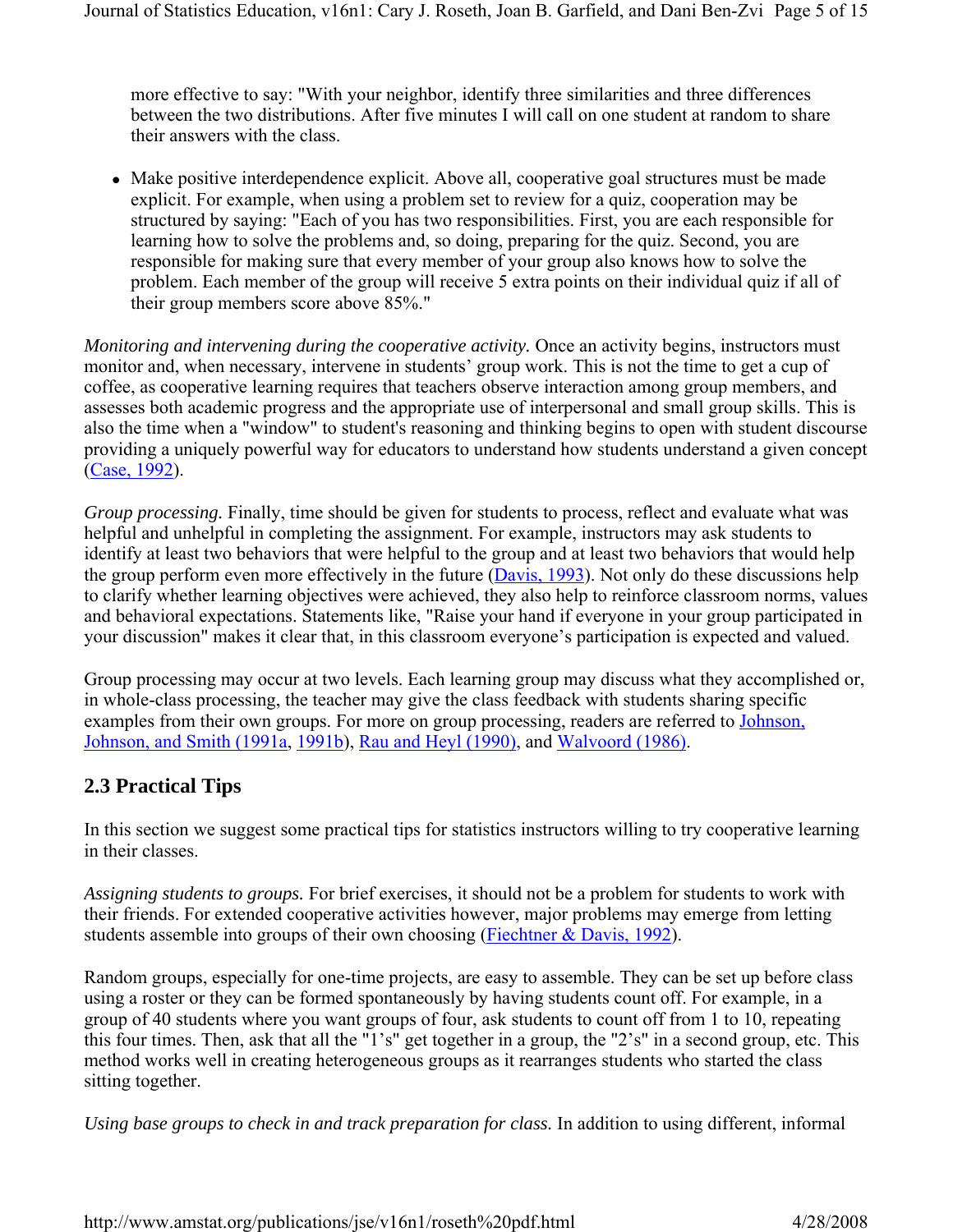learning groups to complete activities during class, students may also be assigned to a consistent base group. At the beginning of class, members of a base group can check in with each other, ask each other questions, compare notes, and discuss their preparation for class. In our own teaching, base group members also give themselves a daily rating on how well prepared for class (e.g., Did they complete the reading, homework problems, etc.?). The base group then calculates the group's average preparation rating and charts it over time. By looking at the group average fluctuate over the semester, students recognize that they are accountable to their peers and gain awareness of their study habits. Students also gain additional experience with interpreting real data.

*Getting groups started on an activity.* We suggest that students' first interaction with each other be structured. Never let groups suffer through the awkward silence of "getting started." Social roles inevitably take over in such instances  $-e.g.,$  the "talkers" always talk, and the "quiet" students always remain quiet. Cooperative groups work best when social roles are trumped by interdependent roles and goal structures. An easy way to structure the way groups get started is to say something like, "You're probably wondering who will start? The person born closest (or farthest) from this room should begin." Using questions like this provides a quick way for students to interact personally without being too distracting or too "touchy-feely."

Importantly, "structured starts" can also be used post hoc. Anytime instructors hear silence after beginning an activity is an ideal time to say, "You're probably wondering who will go first…" Structuring the start, even after the fact, helps students begin their work as quickly and as effectively as possible.

*Assigning roles to group members.* Another practical tip is to assign roles to students that give them a specific task in the group. Assigning roles can help to avoid traditional social roles (e.g., female students serving as the note-taker or male students serving as the group spokesman), and they can also be used to develop thinking and reasoning skills. Following Garfield (1993) and Johnson et al. (1998), examples of such critical-thinking roles include the following:

- Summarizing out loud: A student summarizes out loud what has just been read or discussed as completely as possible and without referring to notes or the original material. Students vocalize their understanding in order to make the implicit reasoning process overt and thus open to correction and discussion.
- Seeking Accuracy: A student seeks accuracy by correcting a member's summary, adding important information he or she did not include, and pointing out the ideas or facts that were summarized incorrectly (e.g., "I'm not sure if that is right. I thought it was…").
- Seeking Elaboration: A student relates material being learned to earlier learned material and to other things they know (e.g., "This is like what we studied last week…" or, "How does this relate to…?").
- Extending Answers: A student extends other members' answers or conclusions by adding further information or implications (e.g., "Here is something else to consider…" or, "I also think that…").
- Probing Questions: A student asks questions of the group that lead to deeper understanding of synthesis (e.g., "Would it work in this situation…?", "What else makes you believe…?" or, "Would this also work…?").

*Helping students build their teamwork skills.* The greater the students' teamwork skills, the higher will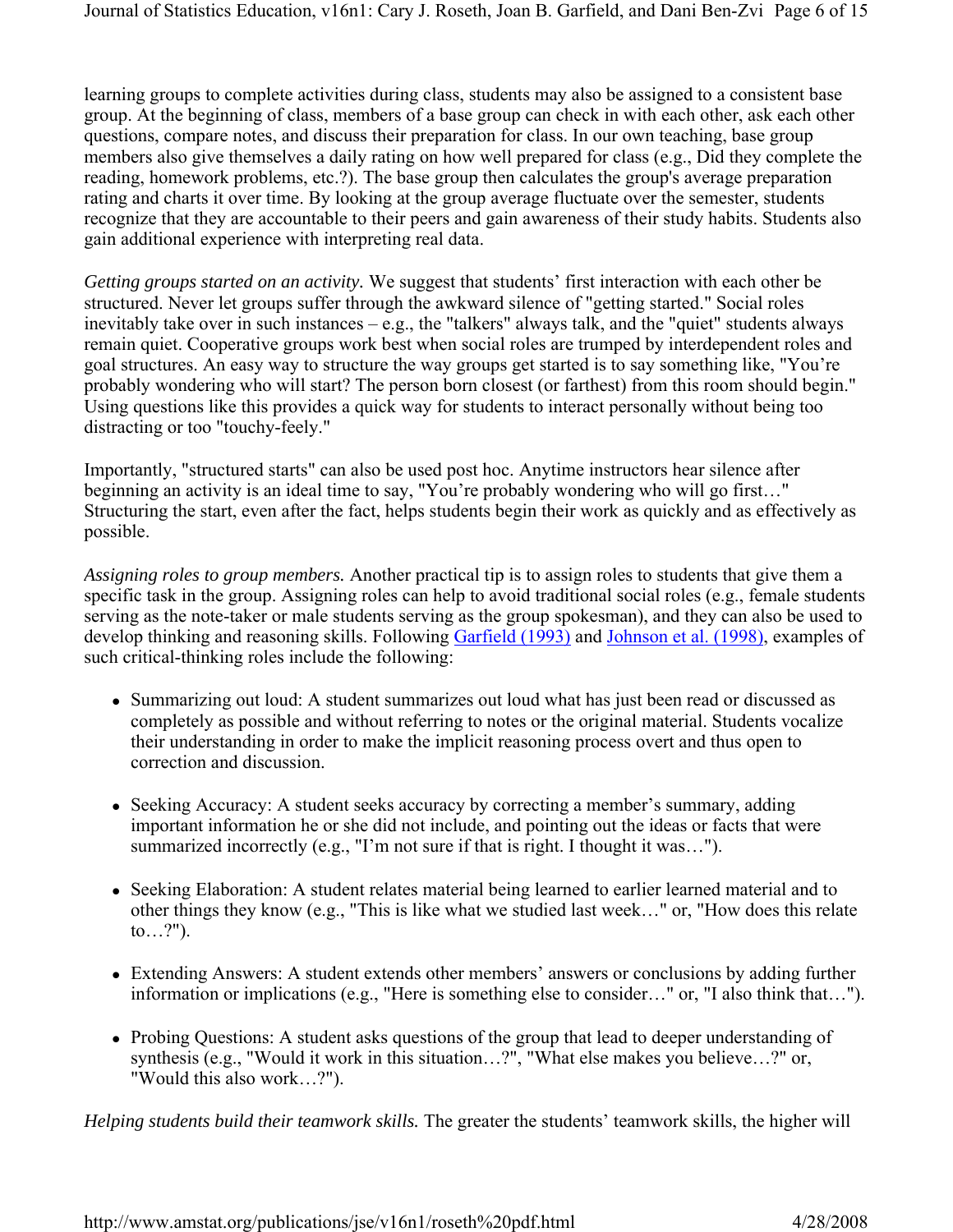be the quality and quantity of their learning. Operationally, teamwork skills are defined by specifying which behaviors are and are not appropriate within learning groups. It is not enough to tell students what skills you wish to see them use during the lesson. Teachers must also explain exactly what is expected by modeling the skill in front of the class. As an example, consider what it looks and sounds like when students do not pay attention. Not paying attention often looks like slouching, reading the newspaper, completing the Sudoku, checking e-mail, sleeping, etc. Not paying attention often sounds like finger tapping, turning pages, gossiping with a peer, typing, snoring, etc. In our experience, demonstrating such behaviors can offer a moment of levity in the classroom, with humor making it "safe" for students to engage in more productive behaviors that, in other contexts, may not be socially acceptable among their peers. Practical examples of social skills that enhance critical thinking were provided above (see "assigning roles to group members").

*Helping a group that is not working well together.* Not every group will work well together. Students vary in their preparation, motivation, and preferences for learning. If a group does not seem to be working well together it is important to try to figure out the cause. Is one student unprepared and perhaps not willing to help? Are students sitting silently because they don't understand where to begin? The teacher can help by going to the group and asking a question or offering a prompt to get them going. If one student seems to be a problem, the teacher can invite that student into the hallway and find out what seems to be going wrong. If a student says that the rest of the group members are not contributing, or that they themselves have not prepared well, the instructor can offer advice to the student or the group, as appropriate.

Here again we emphasize that forming different, random groups for each activity can prevent the problem of some groups working consistently better than others. Simply put, random assignment ensures that individual differences in achievement, interpersonal skills and the like are evenly distributed across learning groups. Over time, these differences are also distributed across all learning groups, ensuring that – again, over time – any effects of between-group differences are minimized. Importantly, randomization of student groups also helps students to get to know as many of their classmates as possible, a key step in turning a classroom into a caring, supportive learning community. Consider the following student's comment on the introductory statistics course evaluation:

"I have never had a professor or instructor that was this effective … I always felt valued, always … we would work in groups frequently which always helped … Big picture: he provided a unique learning environment that will help a variety of learning styles … Working in groups has made a big impact. Having built rapport with the other students quickly in the semester helped. Having a base group and assigned seating really helped not feel so lost. Having to report to what level we did our homework to our base groups, made each of us accountable and probably made each of us come to class more and do homework more. Overall, I can't compare his style to any other professor or instructor I have ever had here…"

#### **2.4 Assessment and Cooperative Learning**

Assessment provides yet another opportunity to capitalize on the effects of cooperative activities. For example, in the GIG procedure (Group preparation, Individual assessment, Group assessment; Johnson & Johnson, 2002), students first meet in their cooperative learning groups to discuss study questions and to come to consensus about the answers. The cooperative goal is to ensure that all group members understand how to answer the study questions correctly. Next, students take the assessment (e.g., quiz, test, etc.) individually, the task (obviously) being to answer each question correctly. Last, after all group members have finished the individual portion of the assessment, the group as a whole then meets again to complete the group portion of the test.

There are a myriad of ways of using the GIG procedure. As suggested earlier, extra credit may be awarded if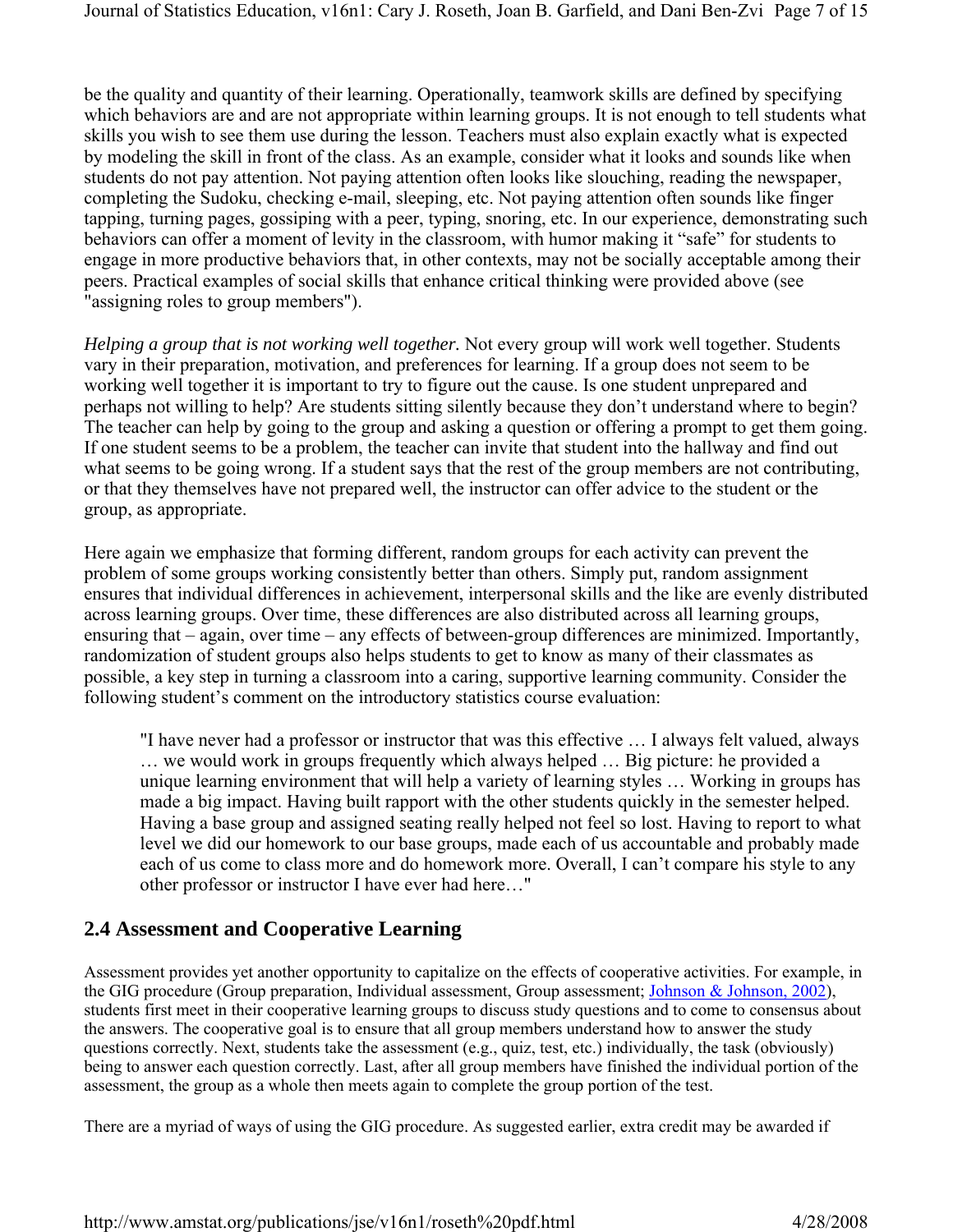every member of the learning group scores above a certain threshold on the individual assessment. Other times, students may meet in their cooperative learning groups and retake the entire test, the cooperative goal being to reach consensus on the answers and to ensure that all members can explain the answer. Randomly calling on individual members of a group is, again, one way to ensure that individuals are accountable for contributing to the group goal.

In our own undergraduate statistics courses, we use a procedure whereby students complete the individual portion of a quiz at home. Individual questions emphasize statistical literacy, thus providing each student with a structured review of the material. The next day, students turn in their individual quiz and meet in cooperative learning groups to complete the group portion of the quiz. For the group portion, students are randomly assigned to groups of three, thus ensuring that different students work together during every assessment. Group quiz questions emphasize statistical reasoning and thinking, thus going beyond the individual portion of the quiz and capitalizing on the power of group discourse to realize deeper understanding of the concepts.

In our version of group assessment, every individual member of the group writes their own answers to each question. Students are told that one, randomly chosen member of each group will have their quiz graded, and that their score will be given to the group as a whole. Thus, we structure the sink-or-swim requirement, with the cooperative goal of getting the best possible grade encouraging discourse, helping, and individual accountability. Group members also review each other's quiz answers until every member is satisfied with each other's answers. If students cannot agree on an answer, instructors intervene and/or encourage them to compare their answer with an adjacent group. As in other cooperative activities, these assessments serve as windows to students' reasoning and thinking. The group quizzes also reinforce and deepen students' understanding of the course's more complex topics. It is our experience that an incredible amount of learning occurs during these group assessments, with students often leaving class smiling and saying, "I really understand this now!"

#### **2.5 Online Materials for Statistics Educators**

While many activities can be easily structured to facilitate cooperative learning, we highlight three statistics activities that are already structured for cooperative learning. They are available online at the Consortium for the Advancement of Undergraduate Statistics Education (CAUSE; see http://serc.carleton.edu/sp/cause/cooperative/example.html).

- Body Measures: Exploring Distributions and Graphs Using cooperative learning methods, this lesson introduces distributions for univariate data, emphasizing how distributions help us visualize central tendencies and variability. Students collect real data on head circumference and hand span, then describe the distributions in terms of shape, center, and spread. The lesson moves from informal to more technically appropriate descriptions of distributions.
- Histogram Sorting Using cooperative learning methods, this activity provides students with 24 histograms representing distributions with differing shapes and characteristics. By sorting the histograms into piles that seem to go together, and by describing those piles, students develop awareness of the different versions of particular shapes (e.g., different types of skewed distributions, or different types of normal distributions), and that not all histograms are easy to classify. Students also learn that there is a difference between models (normal, uniform) and characteristics (skewness, symmetry, etc.).
- Understanding the standard deviation: What makes it larger or smaller? Using cooperative learning methods, this activity helps students develop a better intuitive understanding of what is meant by variability in statistics. Emphasis is placed on the standard deviation as a measure of variability. This lesson also helps students to discover that the standard deviation is a measure of the density of values about the mean of a distribution. As such, students become more aware of how clusters, gaps, and extreme values affect the standard deviation.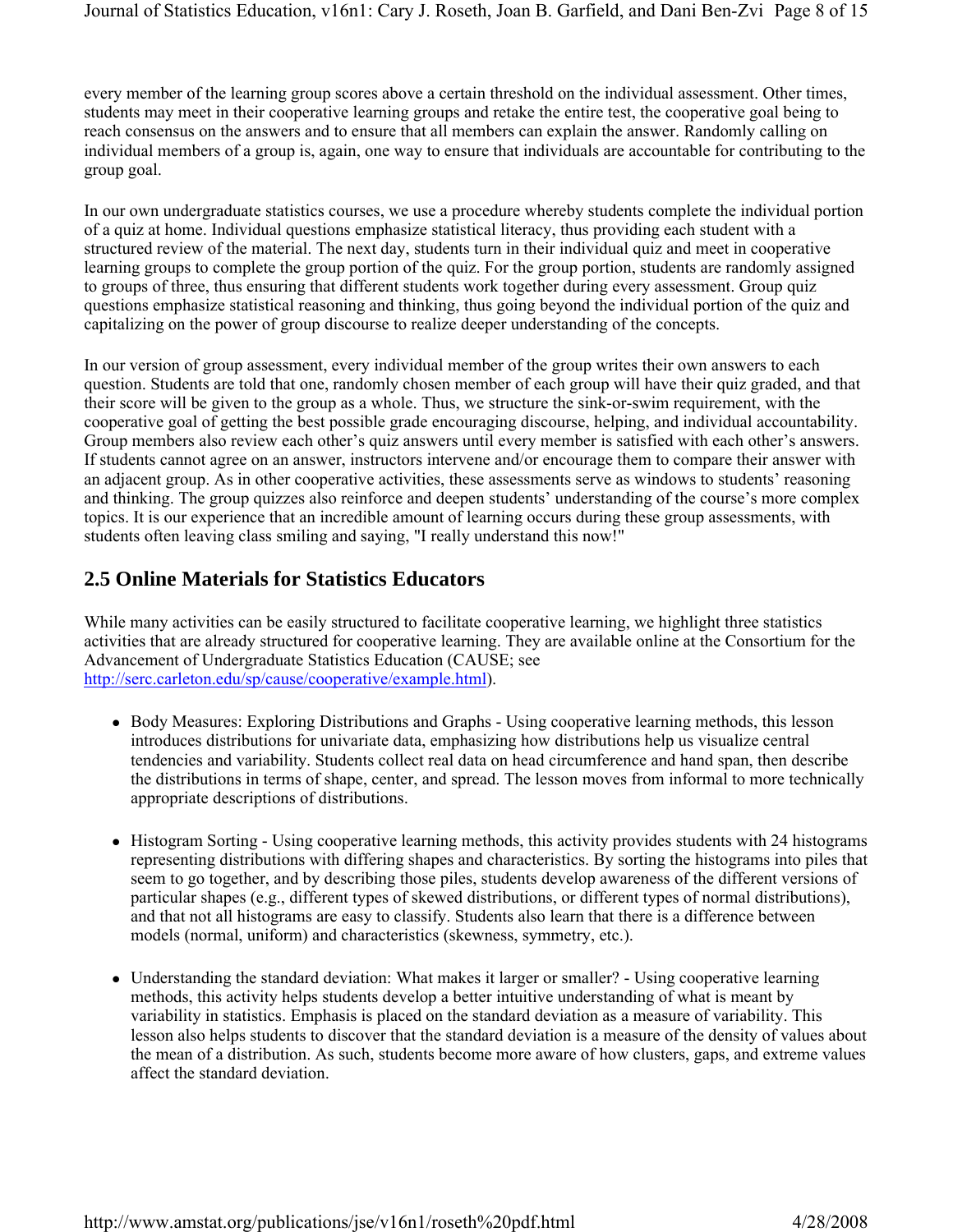### **2.6 Summary of Collaborative Learning in Statistics Courses**

To summarize, this paper's first section emphasized that the purpose of cooperative learning is to improve the learning of every individual student. Using these methods, students learn statistics in ways that not only enhance their statistical reasoning and communication skills, but also give them practice in working collaboratively, which models the collaborative nature of real statistical work. Cooperative learning groups also enhance critical thinking, conceptual understanding, and other higher order skills.

The point was also made that group work does not necessarily constitute *cooperative* group work. Thus, statistics educators must understand the theoretical underpinnings of these methods and become experienced through practicing this method. An important way to support instructors in this process is through collaborative teaching groups. Indeed, it is our belief that successfully using cooperative learning depends, at least in part, on successful collaboration among statistics educators.

# **3. Collaboration in Teaching Statistics**

While cooperative learning has been widely promoted for use in the classroom, it has been much less visible as a method of faculty development and instructional change. The same authors who have widely disseminated research on the positive effects of collaboration in student learning, state that "the research that validates the use of cooperative learning in the classroom also validates the use of cooperative faculty teams at the department or college level" (Johnson, Johnson, & Smith, 1991a, p. 115). These authors note that most faculty are not used to, nor skilled in working in groups with their peers. However, the use of cooperative faculty groups can be a powerful way to bring about needed changes in teaching and curriculum, such as those recommended in the GAISE guidelines (Franklin & Garfield, 2006).

Most people who teach statistics (and this is also true in other disciplines) do so in relative isolation, even if they have colleagues who also teach statistics. What we do in our classrooms is often known only by us and by our students. Academic freedom allows many college faculty to develop and teach courses without any collaboration with other colleagues, and rarely do we have our colleagues attend our classes to see how we are teaching. We propose a distinct alternative to this approach of teaching of statistics in isolation. Building again on the premise that statistics education ought to resemble statistical practice, we argue for forming a collaborative teaching group with other faculty, either at the same school or at comparable schools, to discuss and share teaching experiences and ideas and to provide support with teaching challenges.

In the only published article devoted to this topic, Rumsey (1998) described cooperative teaching of statistics as "an environment where teachers share ideas and experiences, support each other, and work together toward a common goal of quality teaching. Individual accountability is reflected by the performance and effectiveness of each instructor." The following section builds on this sole article as well as the general literature on cooperative teaching.

### **3.1 What Collaboration in Teaching Provides**

We see six main reasons why forming a collaborative teaching group can help us become better teachers of statistics. First, when we collaborate with other teachers, we can accomplish more and at a higher level than working alone (Rumsey, 1998). For example, we can produce better instructional materials, assessments, and teaching techniques by building on the diverse backgrounds and experiences of the teachers in the group. Second, collaboration promotes reflection on our teaching by verbalizing and justifying what we believe and practice, which also leads us to question our beliefs and practices. Third, collaboration can motivate and support us in making changes that may be daunting to try on our own. It can provide a supportive environment to reflect on these changes and move forward, rather than abandoning efforts when they are not immediately successful. Fourth, collaboration provides a mechanism to develop and maintain a level of consistency from section to section within the same course. For example, collaboratively developing and using a common syllabus, teaching materials and assessment materials facilitates consistency. Developing these materials as a group also encourages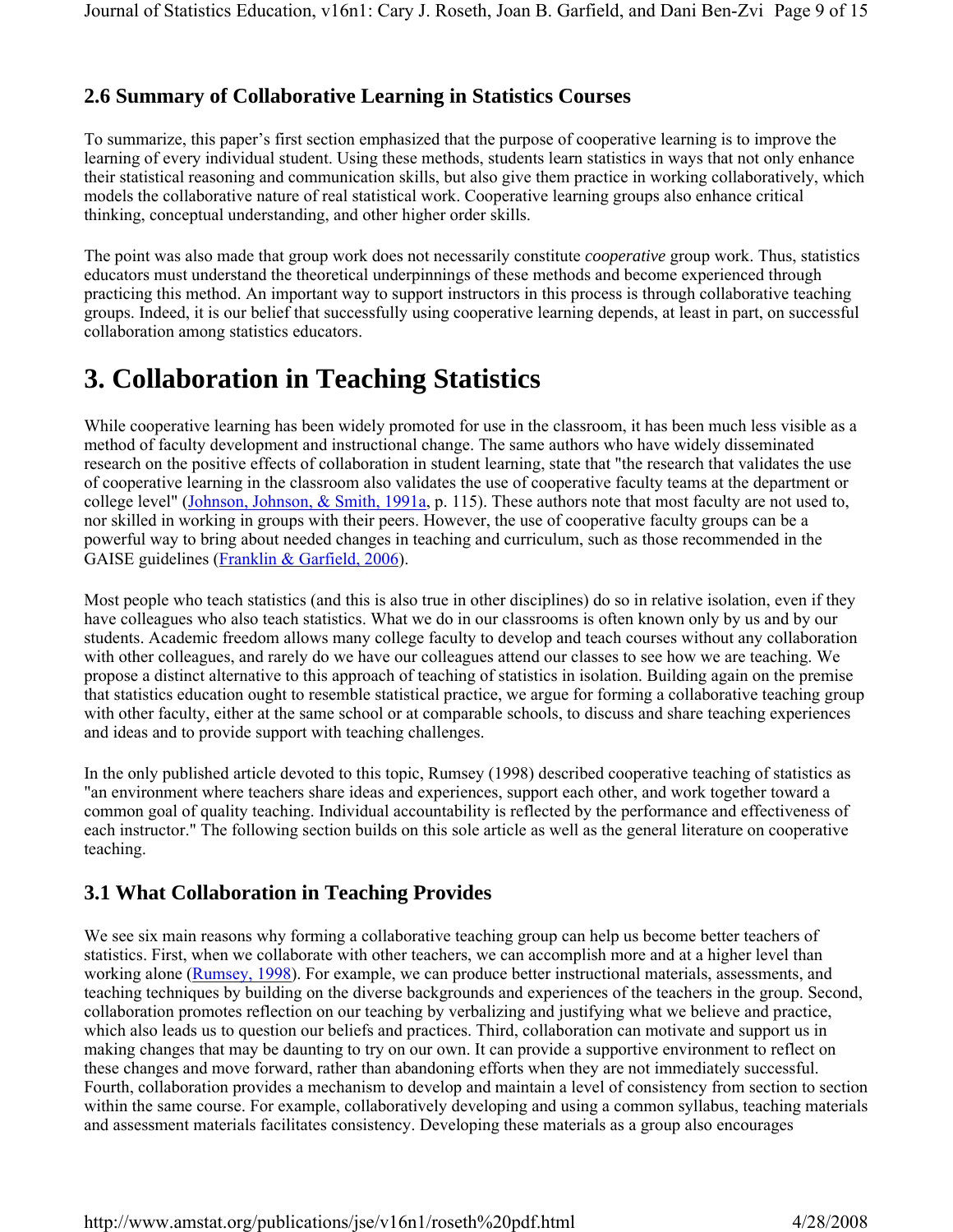discussion about what is important for students to learn, thus ensuring a tighter link between instructional objectives, curriculum, and assessment. Fifth, collaboration provides a sense of community: Working together towards a mutual goal also results in emotional bonding where group members develop positive feelings towards the group and commitment towards working together. Rumsey (1998) notes that discussions and group decision making about teaching, testing and grading, as well as soliciting and providing feedback to peers, creates an atmosphere of teamwork and community that can improve and enhance our work environment and our job satisfaction. Finally, sixth, collaboration provides support and guidance for new teachers: New instructors can benefit from the support, ensuring a more positive beginning to their career as statistics educators.

#### **3.2 The Role of Collaborative Teaching in Supporting Innovation and Change**

Importantly, cooperative teaching groups provide support for a teacher trying to move from a lecture style of teaching to a more active learning approach. Such support is essential, especially a teacher who has felt comfortable lecturing and is not initially comfortable in a student-centered classroom. Colleagues can offer tips, advice and empathy while supporting their peer in making this difficult change. This may prevent the instructor from saying (as we have heard others say), "I have tried cooperative groups but it didn't work for me so I am going back to the lecture method I'm used to."

It is important to note that beginning a collaborative teaching group takes commitment. Rumsey (1998) also points out that the main disadvantage of cooperative teaching is that it demands time, and in fact may require a large initial time commitment. However she also points out that once the group is established and new materials and methods are in place, the individual time commitment diminishes and takes on more of a maintenance role. She also notes that any attempt to make changes in teaching requires a large amount of effort on the part of the instructor, but that a collaborative teaching group can minimize the amount of effort needed.

#### **3.3 How Does a Collaborative Teaching Group Work?**

Garfield and Ben-Zvi (in press) provide six examples of different types of collaborative teaching groups. Four are structured around specific courses at a single institution and two are more informal and include faculty from multiple institutions. Rumsey (1998) also describes the example of weekly teaching meetings of a faculty member and graduate teaching assistants at one institution. The primary goals were to offer a forum to discuss and present ways to teach the concepts to undergraduate students and to provide a testing ground for new ideas. Each meeting included an overview of the material for the upcoming week (based on a common syllabus). Positive results were reported about the use of cooperative teaching in helping the department move to a more "general education" approach to teaching statistics than a traditional, more mathematical approach.

Quality management ideas and teamwork were described by Wild (2006) to implement systems to deliver continual improvement in Auckland University's large, first-year courses serving over 3500 students per year. There has been recognition of the team's success in the form of several university teaching awards and a national teaching excellence award. Amazingly, the team members also find time for other cooperative activities such as being involved in the development of the national curriculum for statistics in schools and running nation-wide outreach activities like the New Zealand Census At School project and teacher workshops.

A third example of cooperative teaching is in the department of Educational Psychology at the University of Minnesota. Collaborative teams of faculty and graduate students were used to completely redesign introductory undergraduate and graduate courses, to teach them in a consistent way, and to provide mentoring and supervision of beginning teachers. This program recently won an award from the American Psychological Association for its innovative program for training graduate students to become excellent teachers of statistics.

Another version of collaborative teaching is the Japanese Lesson Study approach, where teams of teachers meet to develop, implement, and evaluate an innovative lesson. See Roback, Chance, Legler and Moore, (2006) and Garfield, delMas and Chance (in press) for more information on how to adapt Japanese Lesson Study to the teaching of college statistics courses.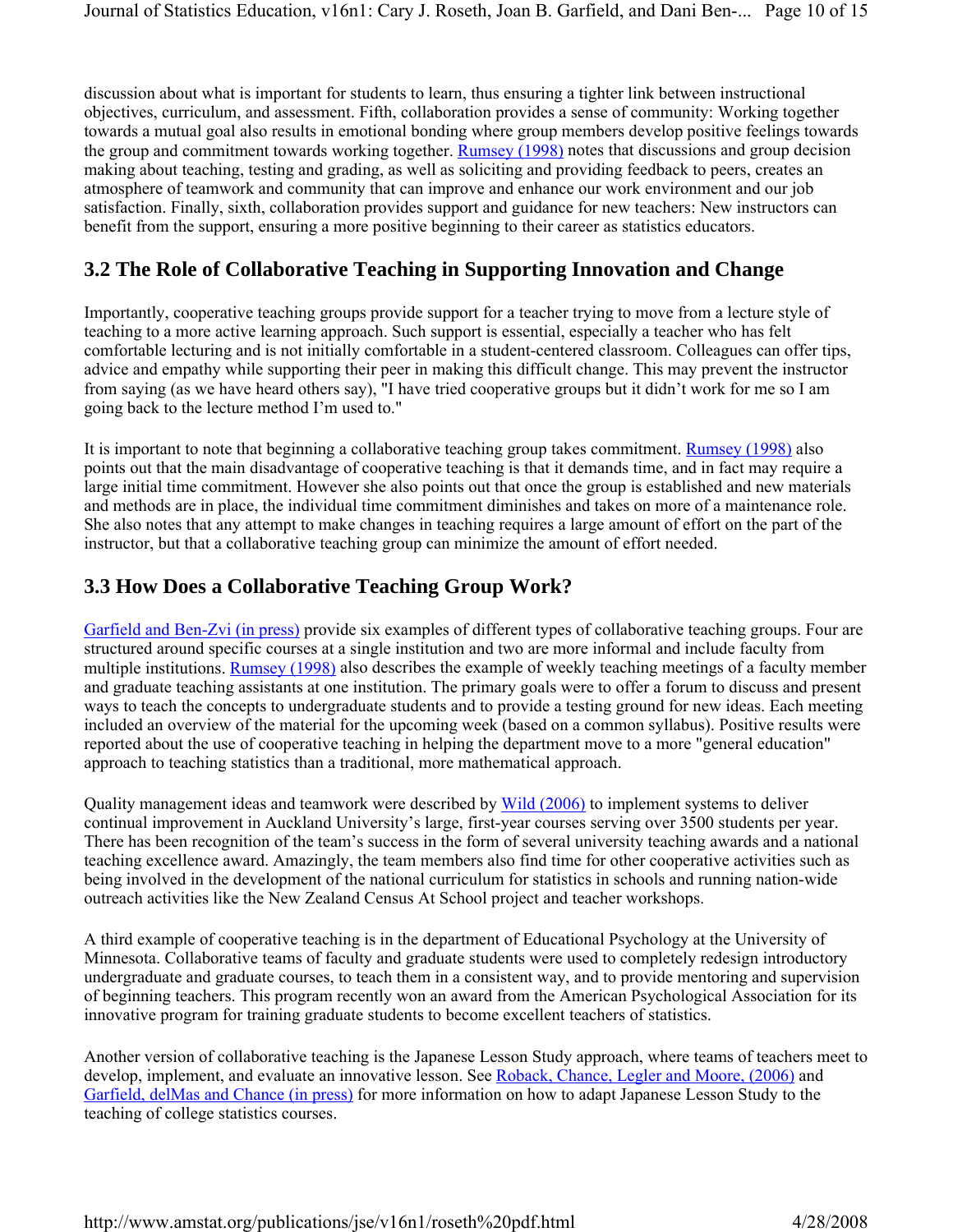A final example is a group called "Stat Chat," an informal group of more than a dozen statistics educators (see www.macalester.edu/~kaplan/statchat/index.html). Meeting monthly, colleagues makes presentations to each other on interesting projects, debate and discussions issues of pedagogy, and also share data sets and activities.

### **3.4 How to Start a Collaborative Teaching Group**

Cooperative activity among faculty should be as carefully structured as is cooperative interactions among students in classrooms (Johnson et al., 1991b). Johnson and colleagues provide many practical suggestions for what they term "Collegial Support Groups," suggesting that three key activities are particularly important. First, collegial support groups offer frequent, and regular professional discussions about student learning. Second, they allow for the discussion, planning, and development of curriculum materials. And, third, they provide ways for instructors to teach together and/or to observe each other teach. These authors also discuss how such a group can provide support and leadership in implementing cooperative learning strategies in one's classes, an experience that can be challenging and difficult for many instructors used to teaching in more traditional, teacher-centered formats.

Based on her experience at Kansas State, Rumsey (1998) offers some practical tips for forming and using a cooperative teaching group to promote instructional change: These include creating an agreed upon structure, being clear and realistic about expectations of group members, being flexible and creative while at the same time, being organized, and offering support and guidance in a structured environment. Weekly teaching meetings help greatly in this regard.

We think that there are many ways to start such a group. For example, a faculty member may start a group by requiring that graduate teaching assistants participate. It is also possible to start such a group with faculty colleagues and invite interested students to join. It helps to have one person who is willing to schedule and run the meetings and coordinate the group, although tasks can often be divided among, and selected by, group members. We encourage members of the group to observe each other's classes to see how the same lesson can be taught. It is very illuminating to then compare the different outcomes of the same lesson taught by two different instructors in two different settings.

To summarize, despite there being little written about collaborative teaching of statistics, the general literature on teaching and learning supports these practices (see, for example, "communities of practice" (see footnote) by Lave and Wenger (1991) and Garfield and Ben-Zvi (in press)). We strongly encourage more publications of this topic along with research studies on the use of collaborative teaching in statistics.

#### **3.5 Summary**

The social psychologist Kurt Lewin is credited with saying that "the way to change individuals is by changing groups" (D. Johnson, personal communication, December 14, 2006). Johnson, an international expert on cooperation, sees collaborative teaching groups as a method to engender real and sustained changes in teaching. He also suggested that such a group can serve as a way for novice teachers to become aware of and comfortable using approaches to teaching that are different than their own training. Consider a new PhD in statistics who has only experienced traditional methods of teaching and is now at an institution where active learning is encouraged. Never having experienced active learning, this person may be reluctant to try something other than lectures. A collaborative teaching group can help the new teacher by sharing experiences, inviting the person to see their classes, and providing guidance and support. By working collaboratively, statistics educators can also help lead and support each other in moving to a more student-centered instruction. To this end, we end this paper with a plea for statistics educators to build on the collaborative foundations of statistical work by trying one or more of these methods in the coming year.

# **Footnote**

The concept of a *community of practice* (often abbreviated as CoP) refers to the process of social learning that occurs when people who have a common interest in some subject or problem collaborate over an extended period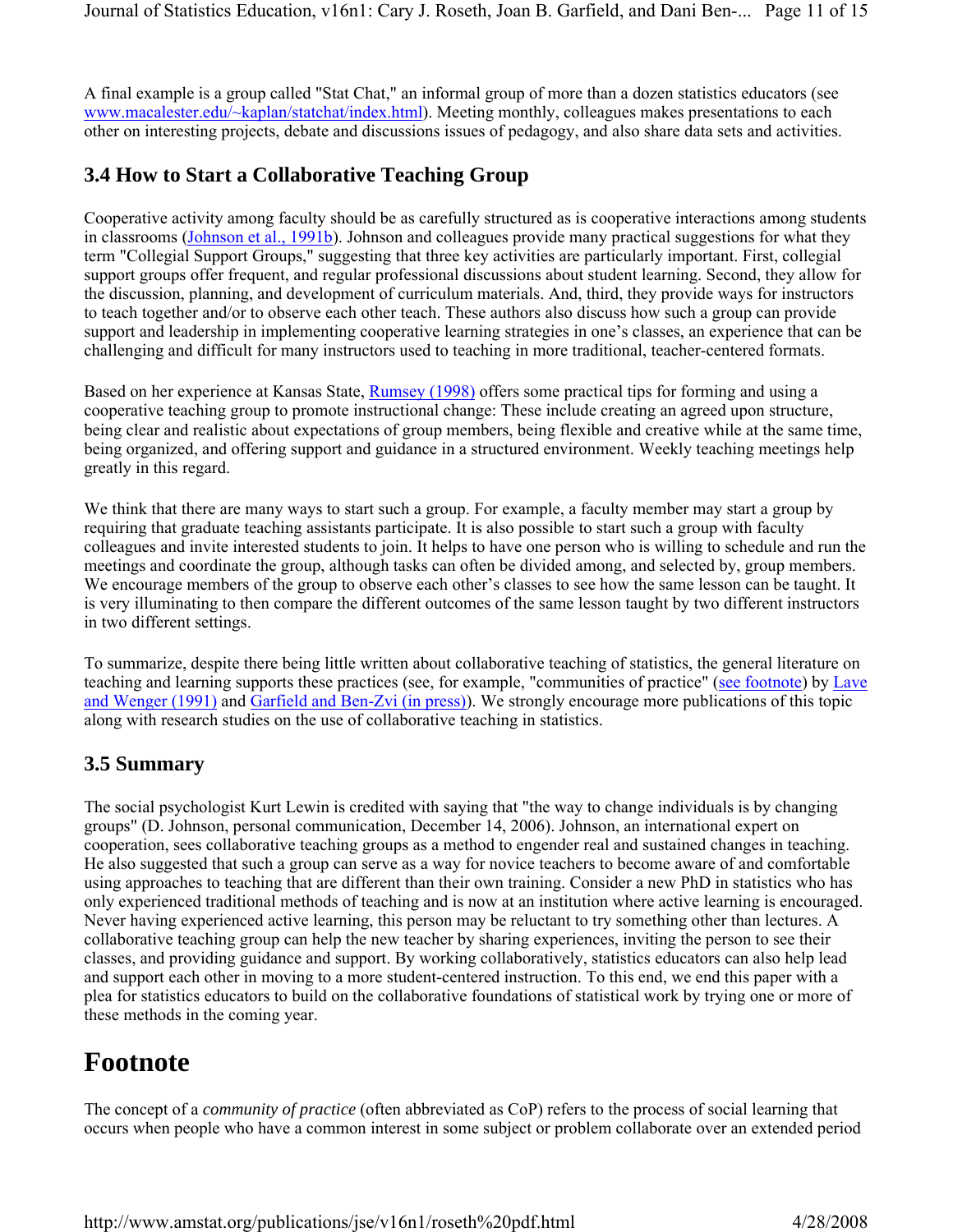to share ideas, find solutions, and build innovations.

# **References**

Boud, D., Cohen, R., & Sampson, J. (2001). *Peer learning in higher education: Learning from and with each other*, (pp. 1-17). London: Kogan Page.

Brophy, J. (2004). *Motivating students to learn, (2nd ed.).* Mahwah, NJ: Lawrence Erlbaum

Case, R. (1992). *The mind's staircase: Exploring the conceptual underpinnings of children's thought and knowledge.* Mahwah, NJ: Lawrence Erlbaum.

Chick, H. L., & Watson, J. M. (2002). Collaborative influences on emergent statistical thinking – a case study. *Journal of Mathematical Behavior, 21,* 371-400.

Courtney, D. P., Courtney, M., & Nicholson, C. (1994). The effect of cooperative learning as an instructional practice at the college level. *College Student Journal, 28,* 471-477.

Davis, B. (1993). *Tools for teaching.* Jossey-Bass Publishers: San Francisco.

Deutsch, M. (1949). A theory of cooperation and competition. *Human Relations, 2,* 129-151.

Deutsch, M. (1962). Cooperation and trust: Some theoretical notes. In M. Jones (Ed.), *Nebraska symposium on motivation*. Lincoln: University of Nebraska Press.

Falchikov, N. (2001). *Learning together: Peer tutoring in higher education.* London: Routledge Falmer.

Fiechtner, S. B., & Davis, E. A. (1992). Why some groups fail: A survey of students' experiences with learning groups. In A. Goodsell, M. Maher, V. Tinto, and Associates (Eds.), *Collaborative learning: A sourcebook for higher education.* University Park: National Center on Postsecondary Teaching, Learning, and Assessment, Pennsylvania State University.

Franklin, C., & Garfield, J. B. (2006). The GAISE Project: Developing statistics education guidelines for pre K-12 and college courses. In G. Burrill (Ed.), *Thinking and reasoning with data and chance: 2006 NCTM yearbook* (pp.435-375)*.* Reston, VA: National Council of Teachers of Mathematics.

Garfield, J. B. (1993, July). Teaching statistics using small-group cooperative learning. *Journal of Statistics Education*, *1*(1). Retrieved December 30, 2006, from http://www.amstat.org/publications/jse/v1n1/Garfield.html

Garfield, J. B., & Ben-Zvi, D. (in press). *Developing Students' Statistical Reasoning: Connecting Research and Teaching Practice*. Emeryville, CA: Key College Publishing.

Garfield, J. B., delMas, R., & Chance, B. (in press). Using students' informal notions of variability to develop an understanding of formal measures of variability. In M. Lovett & P. Shah (Eds.), *Thinking with Data*. Mahwah, NJ: Lawrence Erlbaum Associates.

Ginsburg-Block, M. D., Rohrbeck, C. A., & Fantuzzo, J. W. (2006). A meta-analytic review of social, selfconcept, and behavioral outcomes of peer-assisted learning. *Journal of Educational Psychology, 98,* 732-749.

Giraud, G. (1997, November). Cooperative learning and statistics instruction. *Journal of Statistics Education 5*(3). Retrieved December 30, 2006, from: http://www.amstat.org/publications/jse/v5n3/giraud.html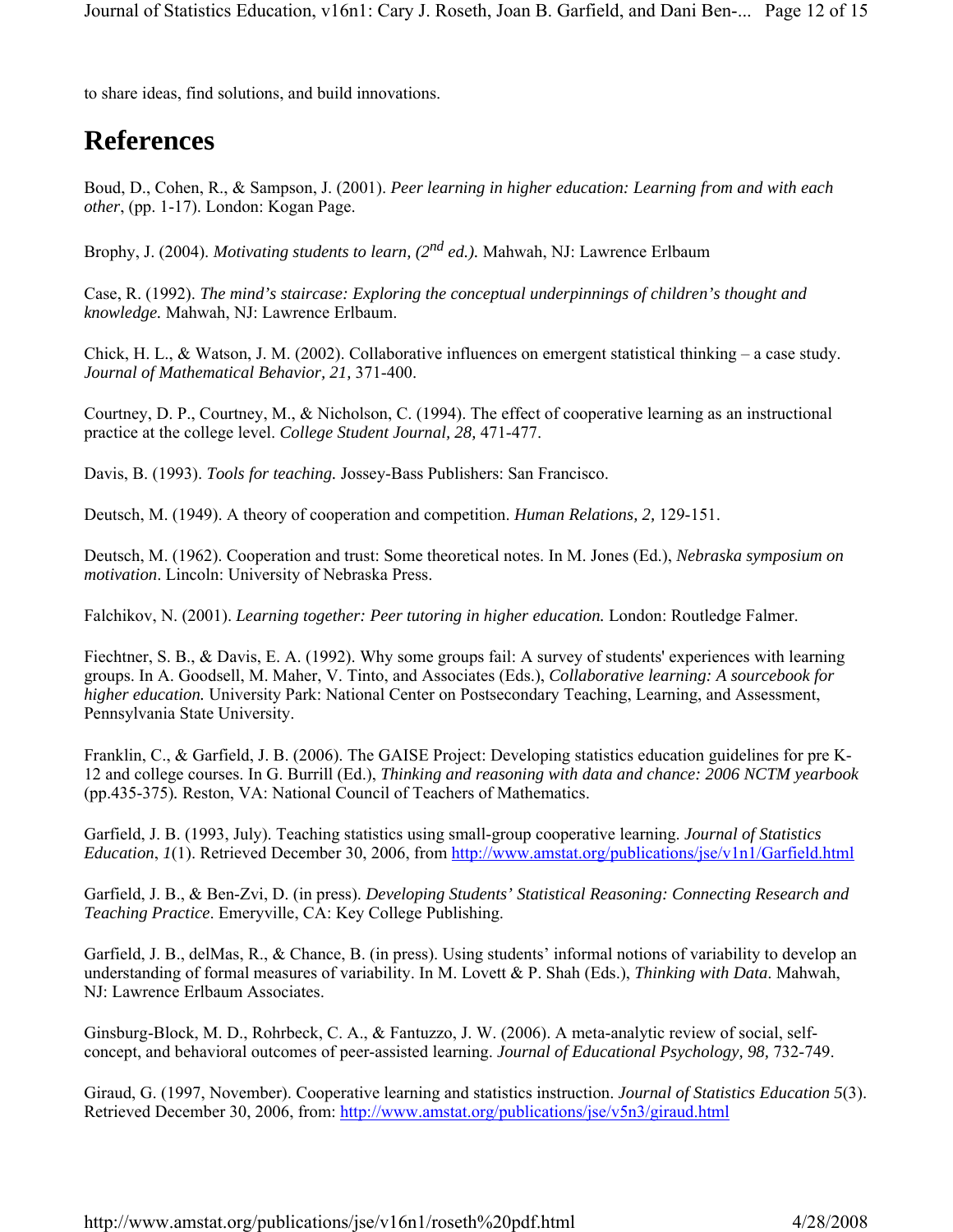Hogg, R. V. (1992). Towards lean and lively courses in statistics. In F. Gordon, & S. Gordon (Eds.), *Statistics for the twenty-first century* (pp. 3-13). Washington, DC: Mathematical Association of America.

Johnson, D. W., & Johnson, F.P. (2006). *Joining together: Group theory and group skills, (9th ed.).* Boston: Allyn & Bacon.

Johnson, D. W., & Johnson, R. T. (2005). New developments in social interdependence theory. *Genetic, Social, and General Psychology Monographs, 131,* 285 – 358.

Johnson, D. W., & Johnson, R.T. (1989). *Cooperation and competition: Theory and research.* Edina, MN: Interaction Book Company.

Johnson, D. W., & Johnson, R.T. (2002). *Meaningful assessment: A manageable and cooperative process.* Boston, MA: Allyn & Bacon.

Johnson, D. W., & Johnson, R.T. & Holubec, E. (1998). *Cooperation in the classroom* (6<sup>th</sup> ed.). Edina, MN: Interaction Book Company.

Johnson, D. W., Johnson, R. T. & Smith, K. (1991a). *Cooperative learning: Increasing college faculty instructional productivity*. ASHE-ERIC Higher Education Report, No. 4, Washington DC, The George Washington University School of Education and Human Development.

Johnson, D. W., Johnson, R. T., & Smith, K. (1991b). *Active learning: cooperation in the College Classroom*. Edina, MN: Interaction Book Company.

Johnson, D. W., Maruyama, G., Johnson, R. T., Nelson, D., & Skon, L. (1981). The effects of cooperative, competitive, and individualistic goal structures on achievement: A meta-analysis. *Psychological Bulletin, 89,* 47-62.

Keeler, C. M., & Steinhorst, R. K. (1995, July). Using small groups to promote active learning in the introductory statistics course: A report from the field. *Journal of Statistics Education*, *3*(2). Retrieved December 30, 2006, from http://www.amstat.org/publications/jse/v3n2/keeler.html

Kohn, A. (1986). *No contest: The case against competition.* Boston: Houghton Mifflin.

Lave, J., & Wenger, E. (1991). *Situated learning: Legitimate peripheral participation*. Cambridge, England: University of Cambridge Press.

Lovett, M. C., & Greenhouse, J. B. (2002) Applying cognitive theory to statistics instruction. *The American Statistician*, *54*(3), 196-206.

Magel, R. C. (1998, November). Using cooperative learning in a large introductory statistics class. *Journal of Statistics Education*, *6*(3). Retrieved December 30, 2006, from: http://www.amstat.org/publications/jse/v6n3/magel.html

O'Donnell, A. M. (2006). The role of peers and group learning. In P.A. Alexander & P.H. Winne (Eds.), *Handbook of educational psychology (2nd Ed.)* (pp. 781-802). Mahwah, NJ: Lawrence Erlbaum Associates.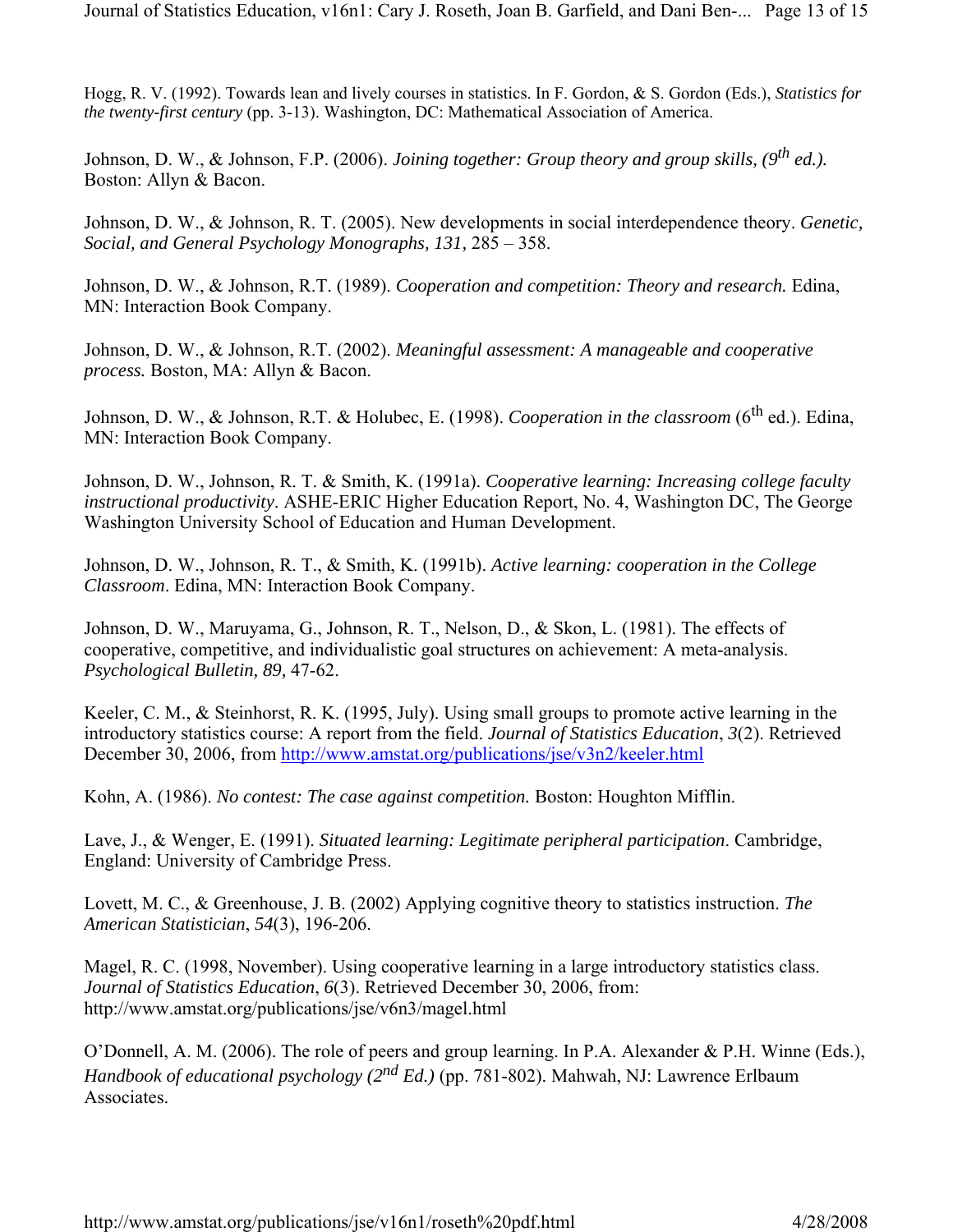Osvaldo Fabbroni, E., Chang Lee, J., Lievesley, D., Martin-Guzman, P., Morettin, P. A., & Rossman, A. (2007, July). *The challenges for cooperation in statistics education*. Panel discussion at the 7<sup>th</sup> International Conference on Teaching Statistics, Salvador, Bahia, Brazil.

Perkins, D. V., & Saris, R. N. (2001). A "jigsaw classroom" technique for undergraduate statistics courses. *Teaching of Psychology, 28,* 111-113.

Potthast, M. J. (1999). Outcomes of using small-group cooperative learning experiences in introductory statistics courses. *College Student Journal, 33,* 34-42.

Rau, W., & Heyl, B. (1990). Humanizing the college classroom: Collaborative learning and social organization among students. *Teaching Sociology, 18,* 141-155.

Roback, P., Chance, B., Legler, J., & Moore, T. (2006, July). Applying Japanese lesson study principles to an upper-level undergraduate statistics course. *Journal of Statistics Education, 14*(2). Retrieved December 28, 2006, from http://www.amstat.org/publications/jse/v14n2/roback.html

Rohrbeck, C. A., Ginsburg-Block, M. D., Fantuzzo, J. W., & Miller, T. R. (2003). Peer-assisted learning interventions with elementary school students: A meta-analytic review. *Journal of Educational Psychology, 95,* 240-257.

Roseth, C. J, Johnson, D. W., & Johnson, R. T. (in press). Promoting achievement and social goals: A meta-analysis of cooperative, competitive, and individualistic goal structures.

Rumsey, D. J. (1998). A cooperative teaching approach to introductory statistics. *Journal of Statistics Education*, *6*(1). Retrieved December 28, 2006, from http://www.amstat.org/publications/jse/v6n1/rumsey.html

Slavin, R. E. (1980). Cooperative learning. *Review of Educational Research, 50,* 315-342.

Slavin, R. E. (1983). When does cooperative learning increase student achievement? *Psychological Bulletin, 94,* 429-445.

Slavin, R. E. (1995). *Cooperative learning (2nd Ed.).* Boston: Allyn & Bacon.

Steinberg, L., Brown, B., & Dornbusch, S. (1996). *Beyond the classroom: Why school reform has failed and what parents need to do*. New York: Simon and Schuster.

Walvoord, B. F. (1986). *Helping students write well: A guide for teachers in all disciplines.* (2nd ed.) New York: Modern Language Association.

Wild, C. (2006). On cooperation and competition. In A. Rossman & B. Chance (Eds.), Proceedings of the seventh international conference on the teaching of statistics (ICOTS-7), Salvador, Bahia, Brazil, [CD-ROM]. Voorburg, The Netherlands: International Statistical Institute. Retrieved April 28, 2008, from http://www.stat.auckland.ac.nz/~iase/publications/17/PL7\_WILD.pdf